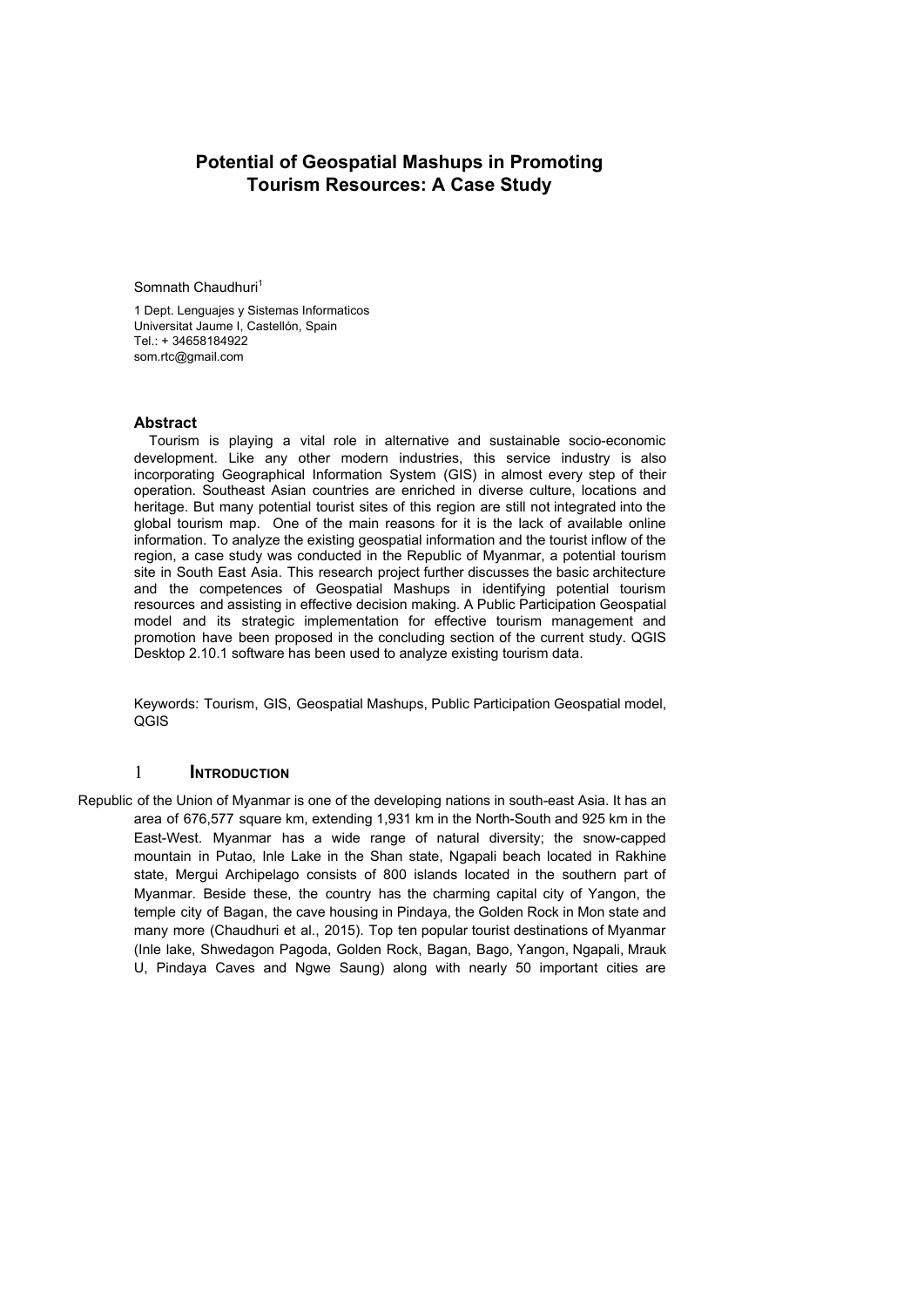depicted in the map (figure 1). The map has been designed using open source cross-platform GIS software, Quantum GIS (QGIS). This software helps in integrating and analysis of heterogeneous geo-referenced data.



 *Source: Designed using QGIS Desktop 2.10.1*

*Figure 1: Map of Myanmar: Important cities and top ten tourist locations*

## 2 **GEOSPATIAL MASHUPS**

In context to Web GIS, a Mashup is the process of merging multiple sources of data, both spatial and non-spatial, into a single integrated spatial display. It is about extracting spatial data from a non-spatial source and combining with other spatial data and finally displaying it on a map (Ray et al., But just embedding a video or an image on a web page is not a Mashup. The factual Mashup technology allows the contributor to host, update, customize and maintain global data without having any constraints. The basic architecture of Web GIS consists of two application layers, server end and client or browser end. The mode of operation for both client-side and browser-side Mashup is same. In both the cases, the Web browser sends requests to different services, receives the responses and displays the desired composite results. The advantage of server-side Mashups over the client-side is that the server has the capability of using more powerful hardware and software than the browser. The common georeferenced Mashup design consists of three components: Basemaps, Operational Layers and Tools. One example is Eatolls.com (under process) provides Geospatial information in an interactive map interface. Figure 2 (below) depicts the query result of sea route information for a particular resort from the International airport of Maldives.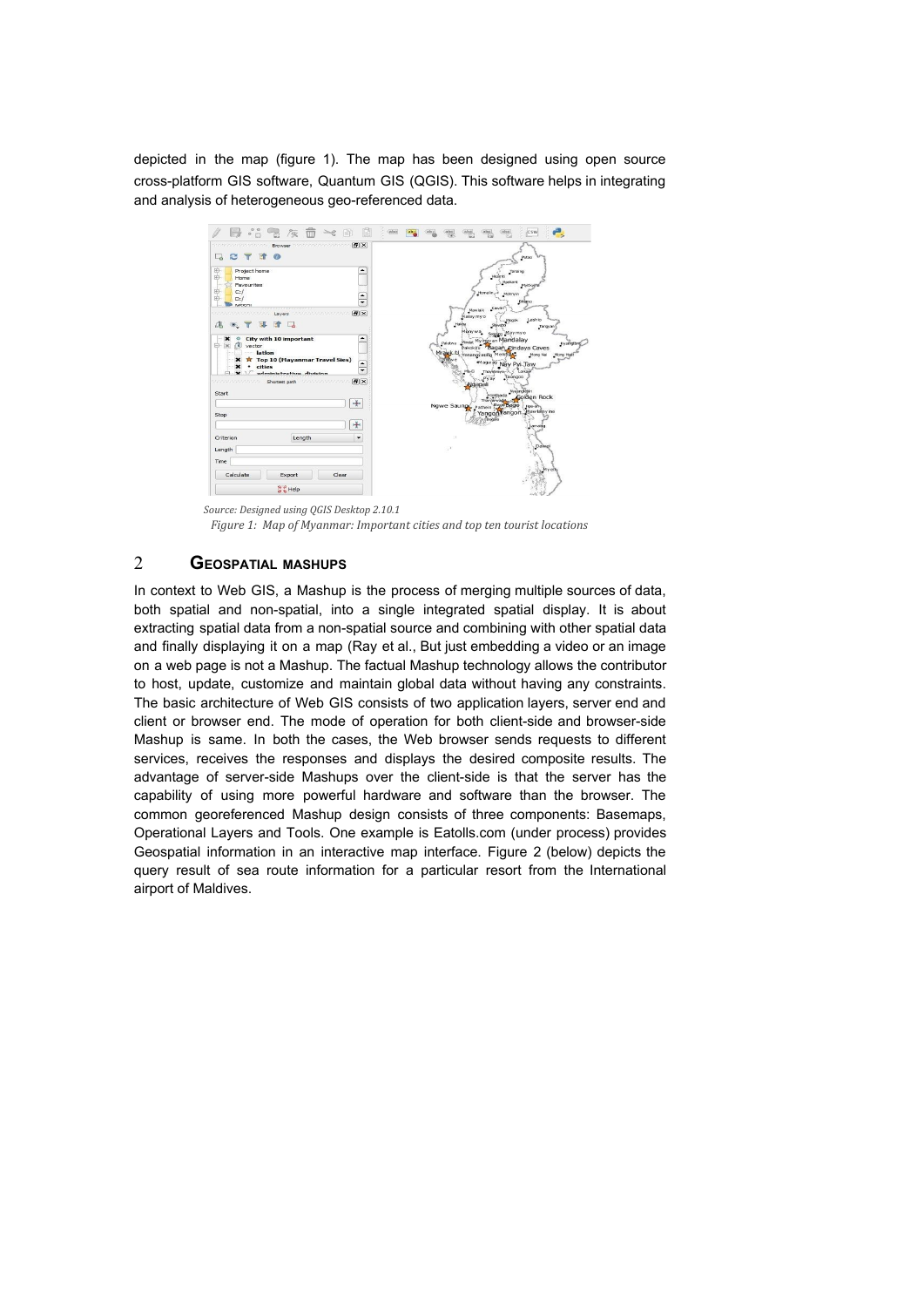

*Source: www.eatolls.com (2017) Figure 2: Directional Information by Geo-tagged Website*

## 3 **MYANMAR GEOSPATIAL INFORMATION SYSTEM FOR TOURISM**

According to Singh et al. (2011), GIS and tourism share a common characteristic, both cross the boundaries and areas of application. Geospatial Mashup has significant impact tourism information (Singh et al., 2011).

*A. System Architecture*

The proposed, "Myanmar Geospatial Information System for Tourism" (MGIST) is a client-side Mashup application following typical three-tier (view layer, logical layer and physical layer) architecture. The system has customized three levels of users. Each level of users has different levels of data accessibility and customization functions. Figure 3 (below) illustrates the different levels of users with their respective functionalities.



*Figure 3: Use Case diagram for the proposed model*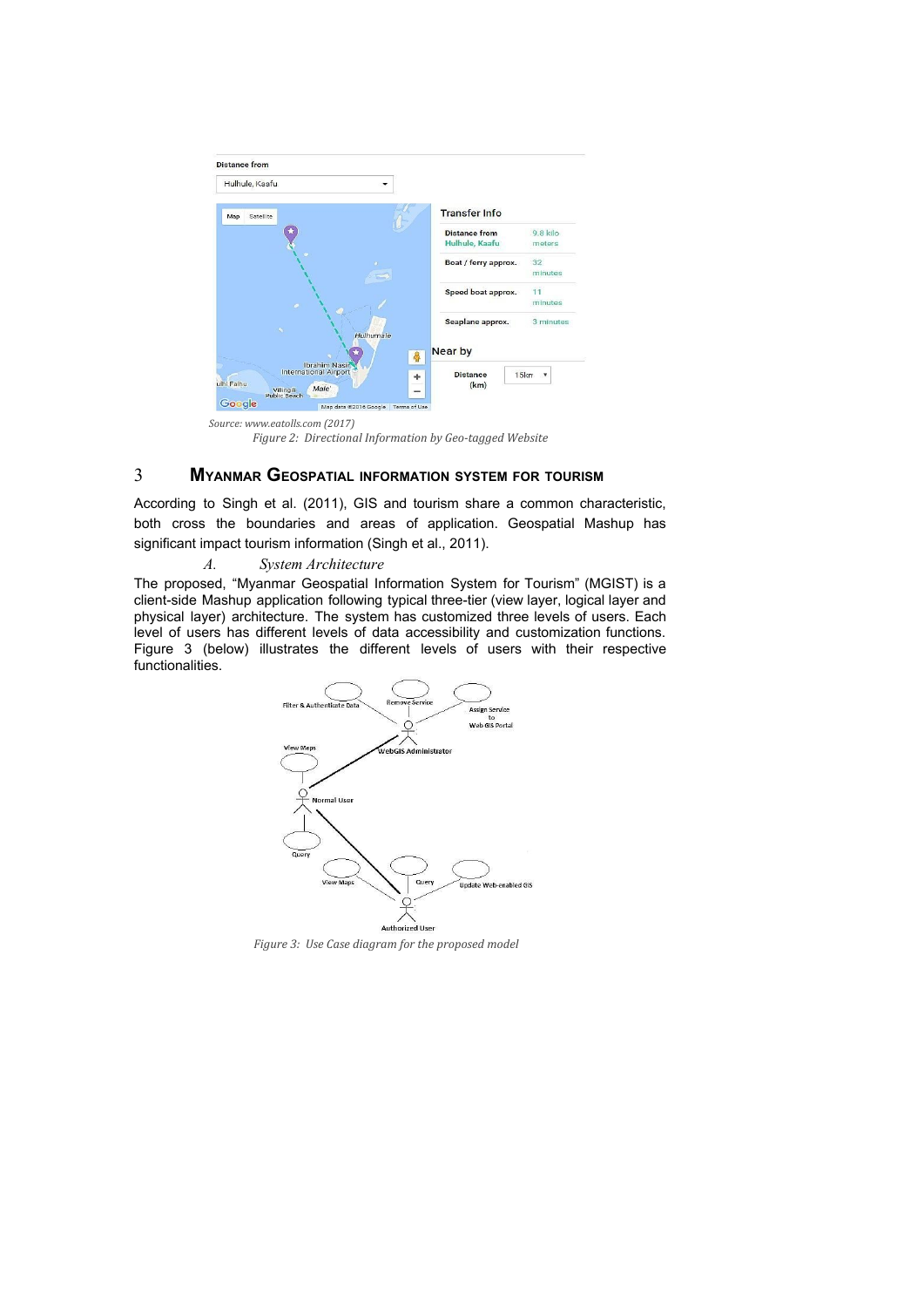The primary focus in the process of Georeferenced Mashup development is on the user friendliness and the on-click availability of diverse global geo information in a common base map. So that anyone can share their local geospatial information in an online interactive common platform.



*Figure 4: Schematic Model of MGIST*

Open Geospatial Consortium (OGC) web service provides a vendor-independent interactive framework for web-based capturing, storing, and editing, analyzing and projecting geospatial data. Web Feature Service (WFS) and Web Map Service (WMS) are the two most important web service standards proposed by Open Geospatial Consortium, 2002. Figure 4 (above) depicts the workflow sequence for the proposed MGIST. It follows OGC service. A series of "decision making ratings" will be used as the assessment criteria to study the characteristics of the destination and its potentiality to be a popular tourism site. The authorized users' web upload criteria and indicators will be revised suitably, so that the information sought may be cross checked in the administrator level. This series of "decision making ratings" will allow studying the relationship between the characteristics of the destination and its potentiality to be a popular tourism destination.

#### *B. Interface Design*

The proposed model will have the following features:

- Basic home page
	- o Filter by regions
- Display Mashup maps with user-controlled selected features of each location (Landmarks, Historical Sites, Beach, Food Places, Hotels etc.). Multimedia based information will pop up on click.
- Filter places based on user preference
- Find direction and shortest distance between two locations.
- Information about the place (Aggregation of the results will be displayed to others)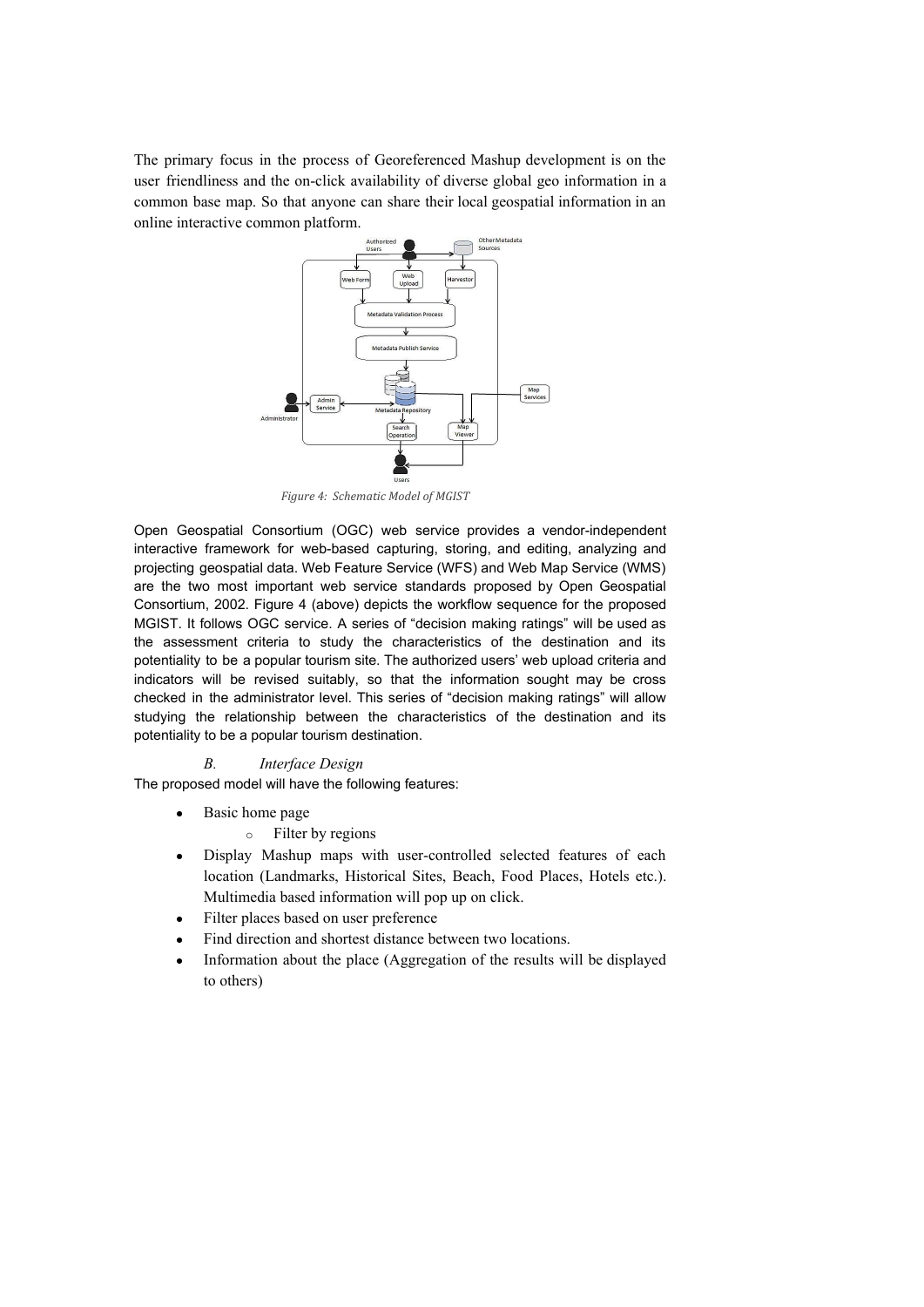- o Provide ratings to places
- o Comment your experience
- Recommend or, create new and undiscovered potential tourist locations
- Update information about a location
- Administrator dashboard.
- Feedbacks and other inquiries- A help desk to improve the system.
	- *C. System Components*

MGIST consists of five different component programs:

- QGIS as OGC Data Server (Open Source) Compatible with Apache web server and having Python plugin support.
- PostGIS 2.0 Database spatial enable support [Dynamically updating layers in QGIS with PostGIS views.](http://linfiniti.com/2013/04/dynamically-updating-layers-in-qgis-with-postgis-views/)
- MGIST application designed using PHP

Scripts (Hypertext Pre-processor) and Ajax. The user interface consists of a series of ".php" files which are rendered to the browser using Hypertext Mark-up Language (HTML). The Web application uses client-side scripts, i.e. it uses JQuery and JavaScript's files to execute instructions on the Web page.



*Source: Designed using QGIS Desktop 2.10.1 Fig. 5 Mashup Map of Yangon (Server Side)*

# 4 **CONCLUSION**

The available Myanmar tourism related information are static and solely dependent on the maintenance and update by the proprietors of the individual websites. The proposed "Myanmar Geospatial Information System for Tourism" (MGIST) will be *"Information by the People for the People"* and can be easily uploaded on web to respond to the potential tourist's query. It combines two important approaches. MGIST offers the common platform to publish proprietary data and use related metadata. It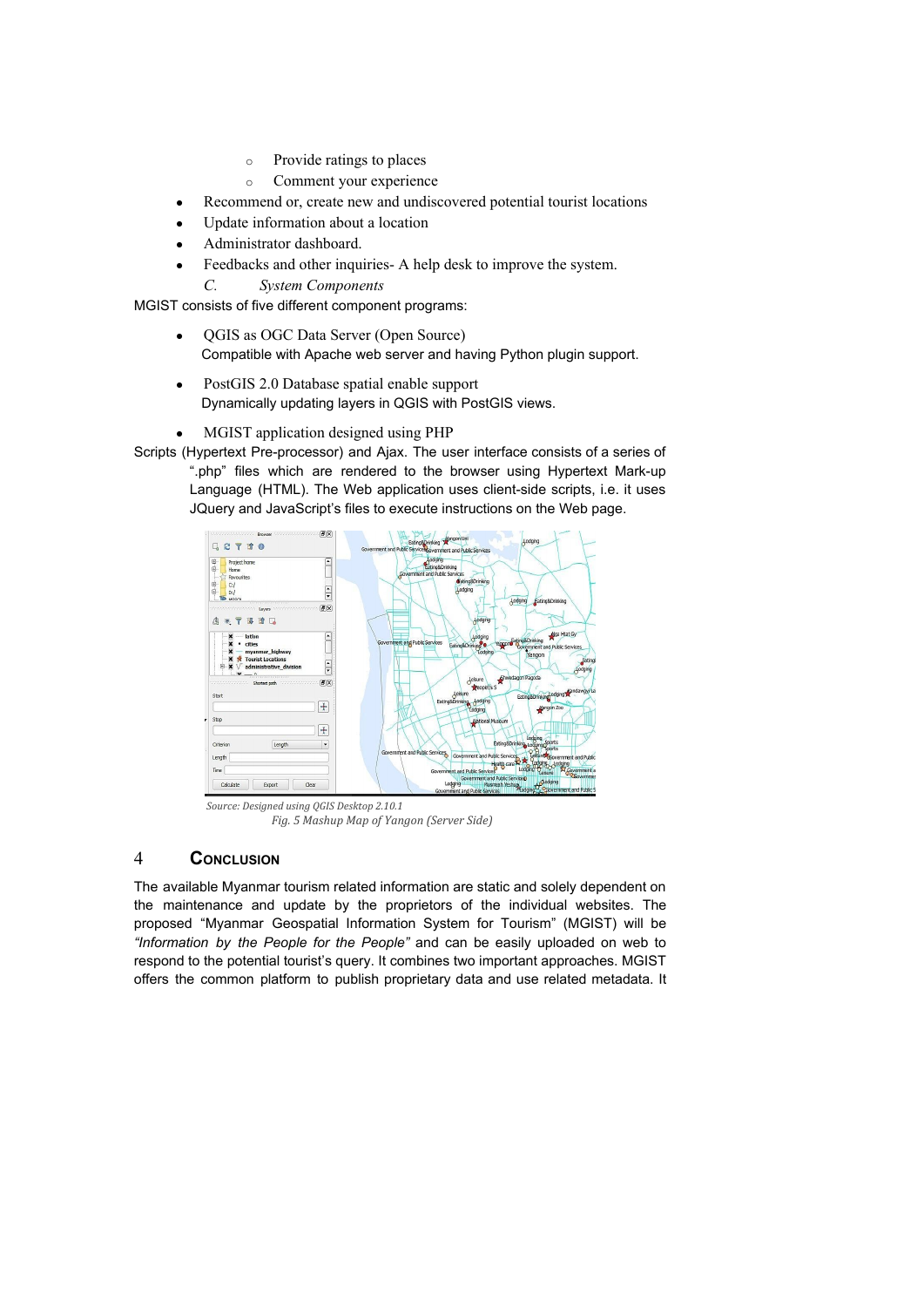also helps in combining heterogeneous data from different sources and offers easy integration and reuse of user derived information sources like: Google Earth or, Open Street Map. The greatest advantage in this Participatory Mashups is that, the globally accessible Geo -Mashups contain the most recent information about the location. Even the tourists while travelling can update the Mashup information over the internet. This will be beneficial for other potential tourists. Data update and maintenance will not be the sole responsibility of any single organization. People will be able to share multimedia based information in this georeferenced platform, authenticated by some administrator. Thus it will help potential tourist from any part of the globe to access most up to date information in a user-friendly geospatial information system.

#### **References**

Anderson, M., D., and Souleyrette, R., R., 2002, Pseudo Dynamic Travel Model Application to Assess Traveler Information, Transportation, 29, pp. 307319.

Berger, H., Dittenbach, M., Merkl, D., Bogdanovych, A., Simoff, S., and Sierra, C, 2007, Opening new dimensions for eTourism, Virtual Reality, 11, pp. 7587.

Buhalis, D., 1998, Strategic use of information technologies in the tourism industry, in Tourism Management, 19(5), pp. 409-421.

Burma (Myanmar) Free guide, Mobile Reference, 2017, Available online at: play.google.com/store/apps/ (last accessed 20 January 2018).

Chaudhuri, S. and Ray, N., 2015, Application of Web-Based Geographical Information System (GIS) In Tourism Development, Encyclopedia of Information Science and Technology (4), USA, IGI-Global

Chaudhuri, S. and Yamin, P., 2017, Development of Tourism in Myanmar, Tourism Marketing: A Strategic Approach, USA, CRC Press

Feick, R,. D., and Hall, G., B., 2000, The Application of a Spatial Decision Support System to Tourism Based Land Management in Small Island States, Journal of Travel Research, 39(2), pp. 163171.

Fu P. and Sun, J., 2011, Web GIS, Principles and Applications, USA, ESRI Press

Goodchild, M., F., Fu, P. and Rich, P., 2006, Sharing Geographic Information: An Assessment of the Geospatial One-Stop, Annals of the Association of American Geographers, 97(2), Blackwell Publishing, pp. 250-266.

Mcadam, D., 1999, The Value and Scope of Geographical Information Systems in Tourism Management, Journal of Sustainable Tourism, 7(1), pp. 7792.

Myanmar Information Management Unit (MIMU), the Republic of the Union of Myanmar, 2017, Available online at: themimu.info (last accessed 12 February 2018).

Myanmar Tourism Statistics, 2015. Ministry of Hotels and Tourism, Myanmar, Available online at: www.myanmartourism.org (last accessed 20 December 2017).